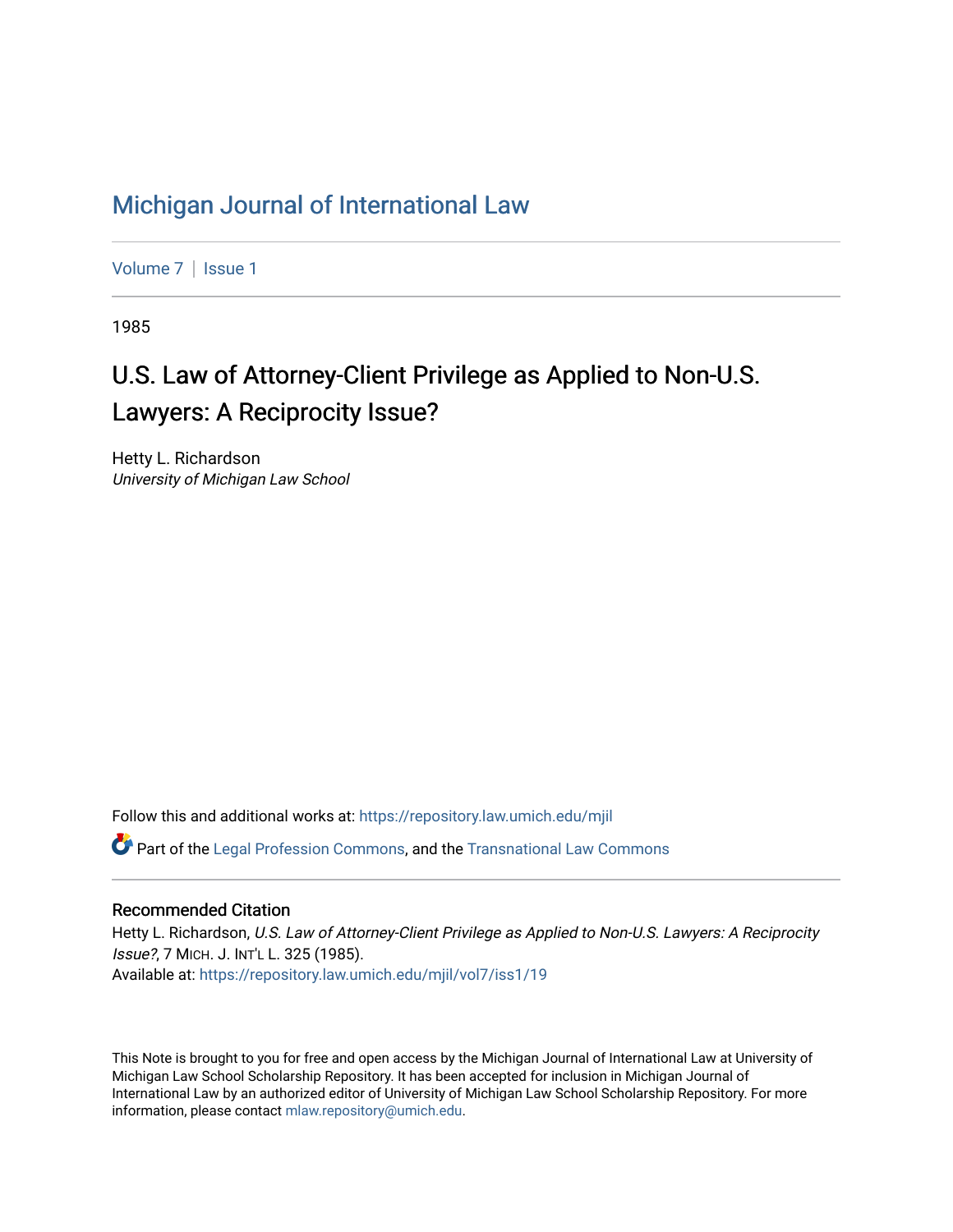## **U.S. Law of Attorney-Client Privilege as Applied to Non-U.S. Lawyers: A Reciprocity Issue?**

#### **Hetty L. Richardson\***

In *Australian Mining & Smelting Europe Ltd. (AM & S) v. Commission of the European Communities, I* the European Court of Justice (ECJ) for the first time interpreted European Community  $(EC)^2$  law to protect the confidentiality of written communications between lawyer and client. The ECJ held that such communications made by an independent lawyer for the purpose of a client's defense are protected from disclosure to EC officials conducting competition investigations. 3 However, the ECJ's decision limits the principle of confiden-

\* Class of 1985, University of Michigan Law School.

**1.** 1982 E. Comm. Ct. **J.** Rep. 1575, 34 Common Mkt. L.R. 264.

2. This note uses the term European Community in accordance with the resolution of the European Parliament. Resolution on a single designation for the Community, 21 **O.J.** EUR. COMM. (No. C 63) 36 (1978). The European Community was formed in 1957. Treaty Establishing the European Economic Community, *done* Mar. 25, 1957, 298 U.N.T.S. 11 (1958). The six original Member States were Belgium, the Federal Republic of Germany, France, Italy, Luxembourg, and the Netherlands. Denmark, the Irish Republic, and the United Kingdom joined the Community on January 1, 1973. Greece became the tenth Member State on January 1, 1981. In 1985, Spain and Portugal became Member States.

*3. See AM & S,* 1982 E. Comm. Ct. J. Rep. at 1611, 34 Common Mkt. L.R. at 323. The dispute in *AM &* S began when the member of the Commission of the European Communities responsible for competition policy ordered the investigation of AM & **S,** a company incorporated in the United Kingdom. The Commission requested specified documents some of which AM & S refused to permit inspection in their entirety. The legal advisers to AM  $&$  S argued that some of the documents were "covered by legal privilege, that is to say, the principle of legal professional privilege or confidentiality as understood in common law jurisdictions." *Id.* at 1579, 34 Common Mkt. L.R. at 267. The documents fell into four broad catagories:

- (i) solicitors' instructions to counsel,
- (ii) communications between an outside solicitor and an applicant or one of its parent companies containing legal advice or requests for legal advice,
- (iii) documents containing legal advice or requests for legal advice from an 'in-house' lawyer employed by the applicant or one of its parent companies and
- (iv) communications between executives of the applicant or one of its parent companies recording legal advice or request for legal advice.

*Id.* at 1625, 34 Common Mkt. L.R. at 277.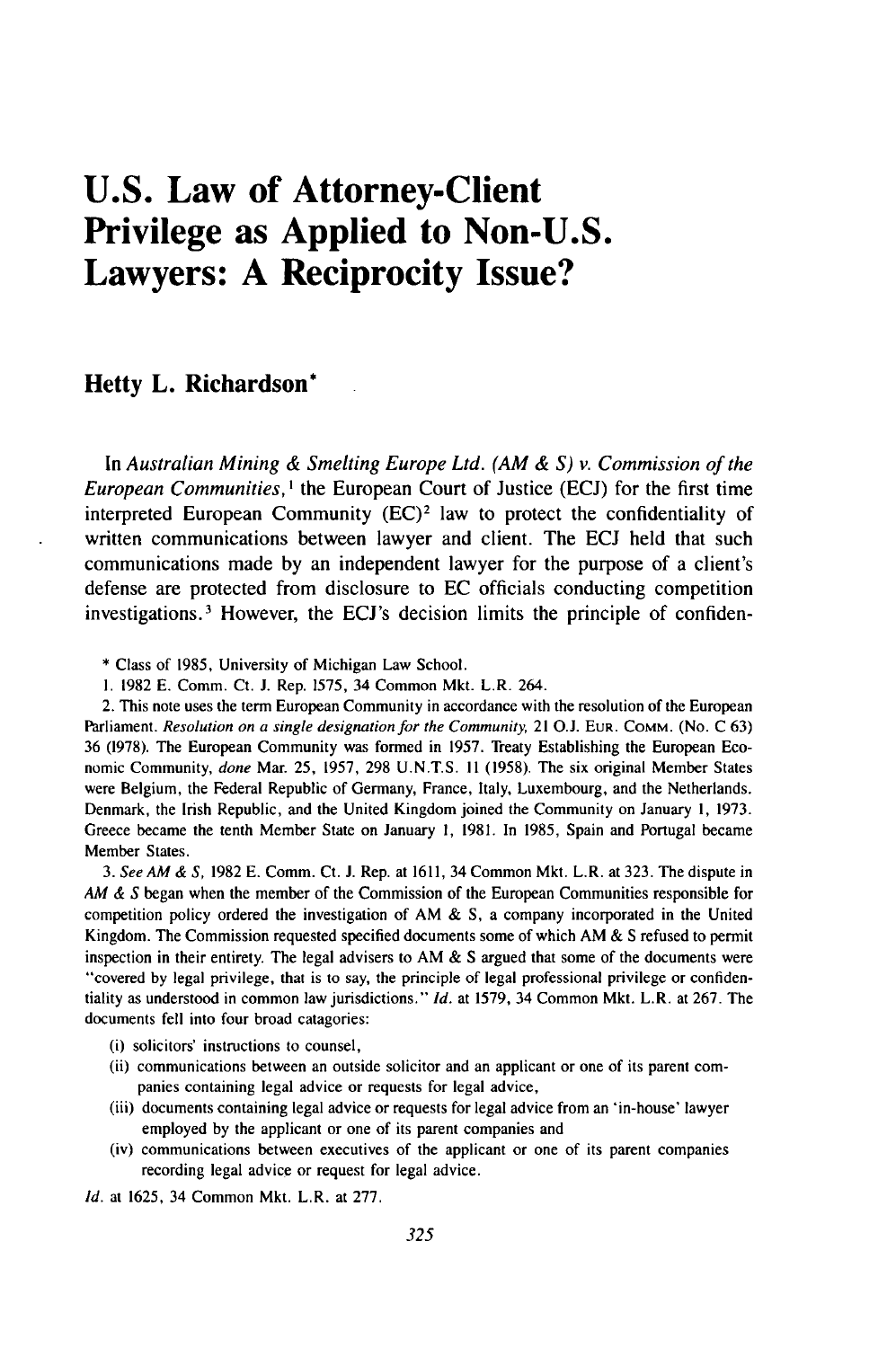tiality 4 in a way that may have significant consequences for clients who transact business in Europe and retain lawyers from the United States. <sup>5</sup>

The Court stated that the principle of confidentiality applies "without distinction to any lawyer entitled to practise his profession in one of the Member States, regardless of the Member State in which the client lives."<sup>6</sup> This language apparently extends the protection of the principle of confidentiality only to communications with lawyers licensed in Community jurisdictions. 7 Thus interpreted, the principle places the clients of U.S. attorneys in a vulnerable position during EC competition investigations. European companies doing business in the United States, U.S. companies operating in Europe, multinationals based on either continent, and joint ventures between U.S. and European companies all obtain advice regarding U.S. law from U.S. attorneys. Documents conveying or requesting such advice would likely be of interest to Community officials conducting a competition investigation.<sup>8</sup> If such communications are not privileged, clients of U.S. attorneys may be vulnerable to a Commission demand for production even if the documents, or the clients themselves, are located in the United States.<sup>9</sup>

Understandably concerned about the potential ramifications of the *AM & S*

4. The ECJ referred to the protection of communications as a "principle of confidentiality." The Court arrived at the principle by taking "into account the principles and concepts common to the laws of Ithe Member] States." AM & *S,* 1982 E. Comm. Ct. **J.** Rep. at 1610, 34 Common Mkt. L.R. at 322.

*5.* See Vollmer, U.S. Lawyers Excluded from Protection in EEC Cases, Legal Times, July **26,** 1982, at 16; see also Boyd, A.M.&.S. and the In-house Lawyer, 7 Eur. L. REv. 493 (1982) (discussing the effect of the AM & S decision on non-EC lawyers generally and on EC and non-EC, in-house counsel).

6. AM & *S.* 1982 E. Comm. Ct. **J.** Rep. at 1612, 34 Common Mkt. L.R. at 324.

7. See Section of Int'l Law and Practice, Am. Bar Ass'n, Report to the House of Delegates, Section of International Law and Practice 1-2 (Jan. 18, 1983) ("AM & S Europe Ltd v. Commission recognized the existence of a limited attorney-client privilege within European Community law but, by its literal terms, seems to exclude communications with U.S., and other non-EEC, lawyers from protection." (footnote omitted)) [hereinafter cited as ABA Report]; see also Vollmer, supra note 5, at 16 ("[The] issue whether the privilege applied to documents from non-EEC lawyers, was directly before the Court, because AM & S had withheld communications from Australian lawyers **.... ");** A European commentator notes that the limitation to the privilege is "made more explicit by the French text of the Court's Judgment which states that the lawyer must be 'inscrit au barreau de l'un des Etats membres,' i.e. a member of a bar or law society or equivalent in a Member State and entitled to practise." Faull, AM & *S:* The Commission's Practice Note. 8 EUR. L. REv. 411, 411 **(1983)** (footnote omitted).

8. See Vollmer, supra note 5, at 16.

9. See id. at 16, 17. The Commission claims it has jurisdiction in competition investigations "not only over European companies, many of which have U.S. offices or subsidiaries, but also over foreign undertakings 'whose conduct has an appreciable impact within the common market.'" Id. (quoting **COMM'N** OF TIE **EUROPEAN COMMUNIrTIES,** EuEVEN-rl REPORT **ON** COMPETITION POLICY 36 (1982)). Thus, it is at least conceivable that a Commission investigation might involve a U.S. company operating only in the U.S. and, under a strict interpretation of the  $AM & S$  decision, require the disclosure of attomey-client communiciations.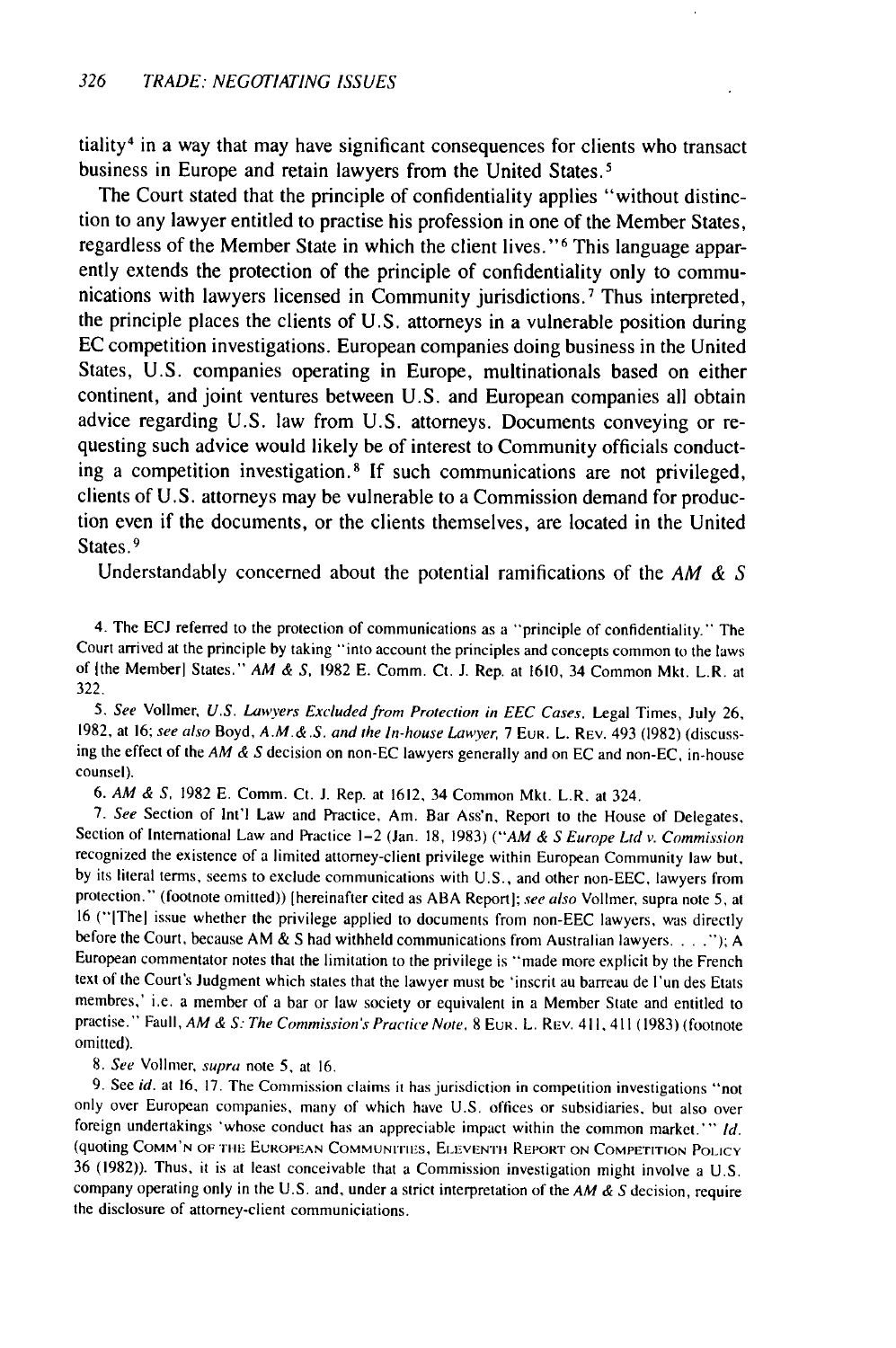decision for clients of U.S. lawyers, the American Bar Association has asked the Commission of the European Communities to "grant to an undertaking the same protection **. . .** against disclosure of written communications with a U.S. lawyer that Community law accords to a client's written communications with a lawyer of a Member State of the European Community." 10 Recently, the Commission has decided to take account of the fact that some non-EC lawyers giving advice in the EC come from countries that protect attorney-client communications. The Commission stated that it may be "necessary to negotiate agreements based on reciprocity with certain countries, with a view to extending legal privilege to their independent lawyers.""1

The possibility that the Commission might, in the near future, negotiate a reciprocity agreement with the United States makes timely an examination of the treatment of communications between non-U.S. attorneys and U.S. clients under U.S. law.<sup>12</sup> In a report to the House of Delegates of the American Bar Association (ABA), the Section of International Law and Practice (ILP) argues that U.S. law of attorney-client privilege may be invoked to protect communications with all lawyers, foreign and national. It claims that "U.S. courts and antitrust enforcement agencies draw no distinction between U.S. lawyers and foreign lawyers when faced with a claim of attorney-client privilege; therefore, as a matter of comity, the Commission should accord clients with confidential communications to or from U.S. lawyers the same right."<sup>13</sup>

Part I of this note considers whether U.S. federal and state law applies the attorney-client privilege equally to communications with U.S. and non-U.S. attorneys. It concludes that, contrary to the ILP's position, the law on this issue is not firm. In light of the policy issues raised by the AM  $&$  S decision, part II considers factors that may justify discriminating between U.S. and non-U.S.

10. ABA Report, supra note 7, at **1.**

II. Comm'n of the European Communities, Confidentiality of Legal Documents: Application of the Competition Rules, **BULL. EUR.** COMM., No. 6 at 43 (1983) [hereinafter cited as Confidentiality *of* Legal Documents]. In 1983, the Commission announced its intention to submit appropriate proposals to the Council of the European Communities to allow for negotiation of such agreements. Id.

12. The U.S. federal attorney-client privilege is an evidentiary privilege recognized by federal statute which has evolved by means of federal common law. For one formulation of the scope of the privilege, see **UNIF.** R. EvID. 502, 13 **U.L.A.** 249-51 (1974). The evidentiary privilege has a narrower scope than the ethical obligation of lawyers to protect client confidences. See MODEL **CODE OF PROFESSIONAL** RESPONSIBILrrY EC 4-4 (1980).

13. ABA Report, supra note 7, at 9. The ABA Section of International Law and Practice (ILP) based its reciprocity request to the Commission of the EC on three lines of argument, only the first of which will be considered in this note. It argued, first, that affording less protection to communications with U.S. lawyers than to communications with EC lawyers "would deny clients of U.S. lawyers a right that U.S. courts and antitrust enforcement agencies grant to clients of European lawyers." Id. at 2. Second, that "discriminating against communications with U.S. lawyers would be inconsistent with the basic principles declared by the Court in the AM  $\&$  S decision." Id. Third, that it "would be contrary to the policies of encouraging trade and friendly relations between the U.S. and the Member States of the Community." Id. (footnote omitted).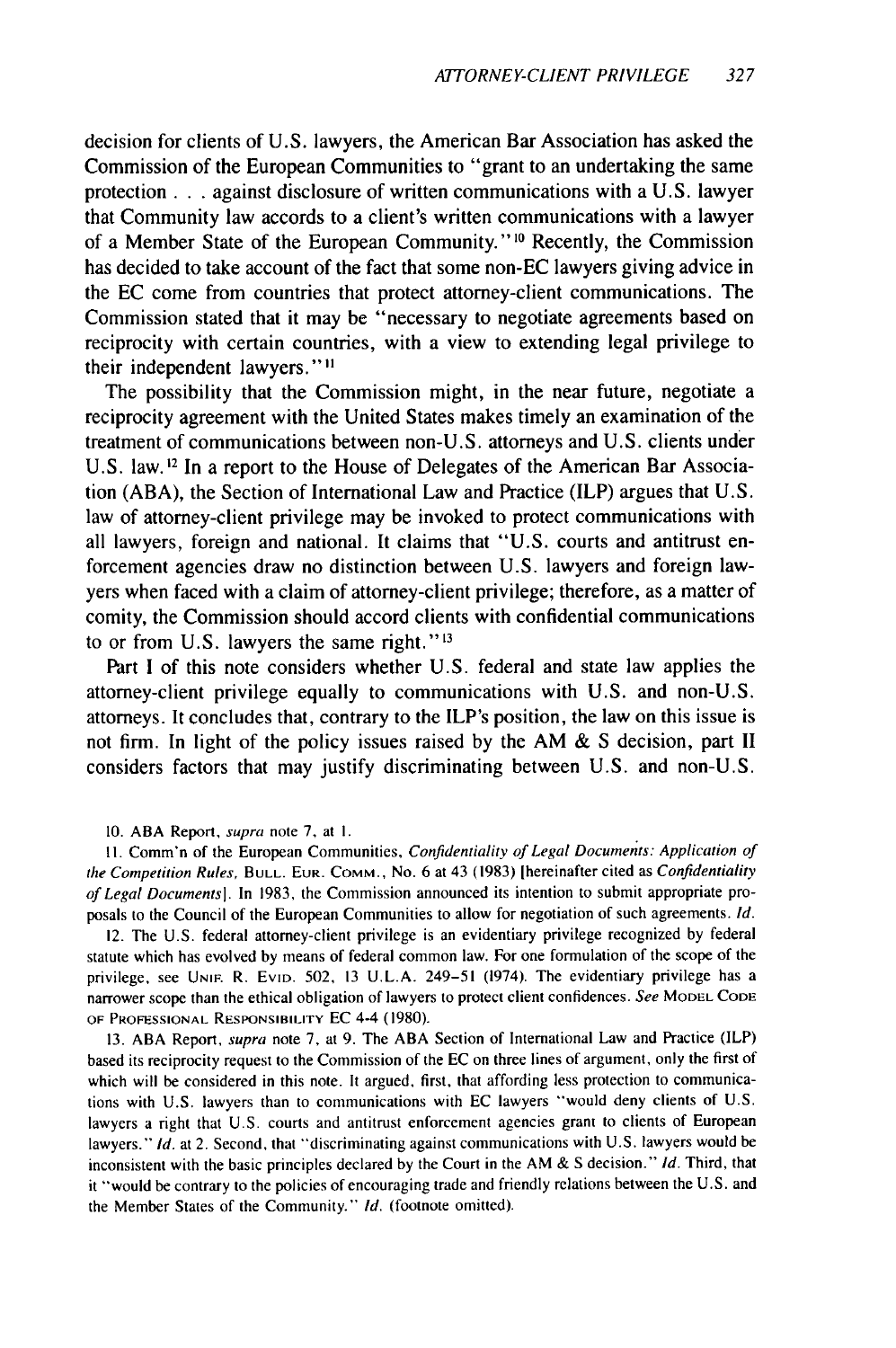lawyers, or among non-U.S. lawyers. It concludes that the public interest may be served best by extending the attorney-client privilege to communications with some, but not all, non-U.S. lawyers. Part III presents a proposal for defining the scope of the privilege. The proposal takes into account traditional policies justifying the privilege, while acknowledging and suggesting ways of dealing with new issues arising as practice by foreign attorneys in the United States increases.

#### I. U.S. LAW OF ATTORNEY-CLIENT PRIVILEGE: APPLICATION TO COMMUNICATIONS WITH NON-U.S. LAWYERS

Neither federal nor state law clearly requires that non-U.S. lawyers be treated like U.S. lawyers for purposes of the attorney-client privilege. While the ILP states that "[t]he U.S. attorney-client privilege attaches to communications with lawyers of any jurisdiction,"<sup>14</sup> there is a dearth of federal case law supporting this assertion. The ILP's argument is based largely on unconvincing analogy. Furthermore, the ILP ignores state law, which is the law of attorney-client privilege applied by U.S. courts in diversity cases.

#### *A. Federal Law*

*Renfield Corp. v. E. Remy Martin & Co.*<sup>15</sup> is the only case in which a federal court directly addresses the issue of whether the attorney-client privilege applies to communications with a non-U.S. attorney.<sup>16</sup> The court allowed a French company to invoke the privilege, thus preventing the disclosure of written communications between corporate officials and French in-house counsel. The court held that documents located in both the United States and France were protected

14. **Id.** at **13.**

15. 98 ER.D. 442 **(D.** Del. 1982).

16. *Id.* at 444. TWo other cases touch the issue tangentially. *See* United States v. Bowe, 694 **F2d** 1256 (11th Cir. 1982); United States v. Sindona, 636 **F2d** 792, 804 (2d Cir. 1980). It might be argued that in both these cases the court assumed that the attorney-client privilege would apply to communications between a client and a foreign lawyer. However, the fact that the attorneys involved were not licensed in the United States was not addressed in either opinion. In *Bowe,* an attorney from the Bahamas refused to comply with an order to answer a federal grand jury subpoena *duces tecum.* The appellate court did not rule on the applicability of the U.S. attorney-client privilege since a lower court's order to require production only of non-privileged material disposed of the issue. The court noted that the possiblity of a sanction against the Bahamian attorney for breach of Bahamian attorneyclient privilege was an insufficient reason to quash the subpoena. 694 E2d at 1258.

In *Sindona,* the court affirmed, on privilege grounds, a district court decision to preclude crossexamination of a witness based upon a letter inadvertently received by government counsel. The letter had been prepared by the witness at the request of his Venezuelan attorney, to aid the attorney's representation of the witness in another proceeding. The court ruled that the attorney-client privilege applied to the letter. 636 **E2d** at 804. This case, which is not cited by the ILP, appears to support the ILP's position. The decision does not indicate, however, that the non-U.S. status of the attorney was an issue before the court.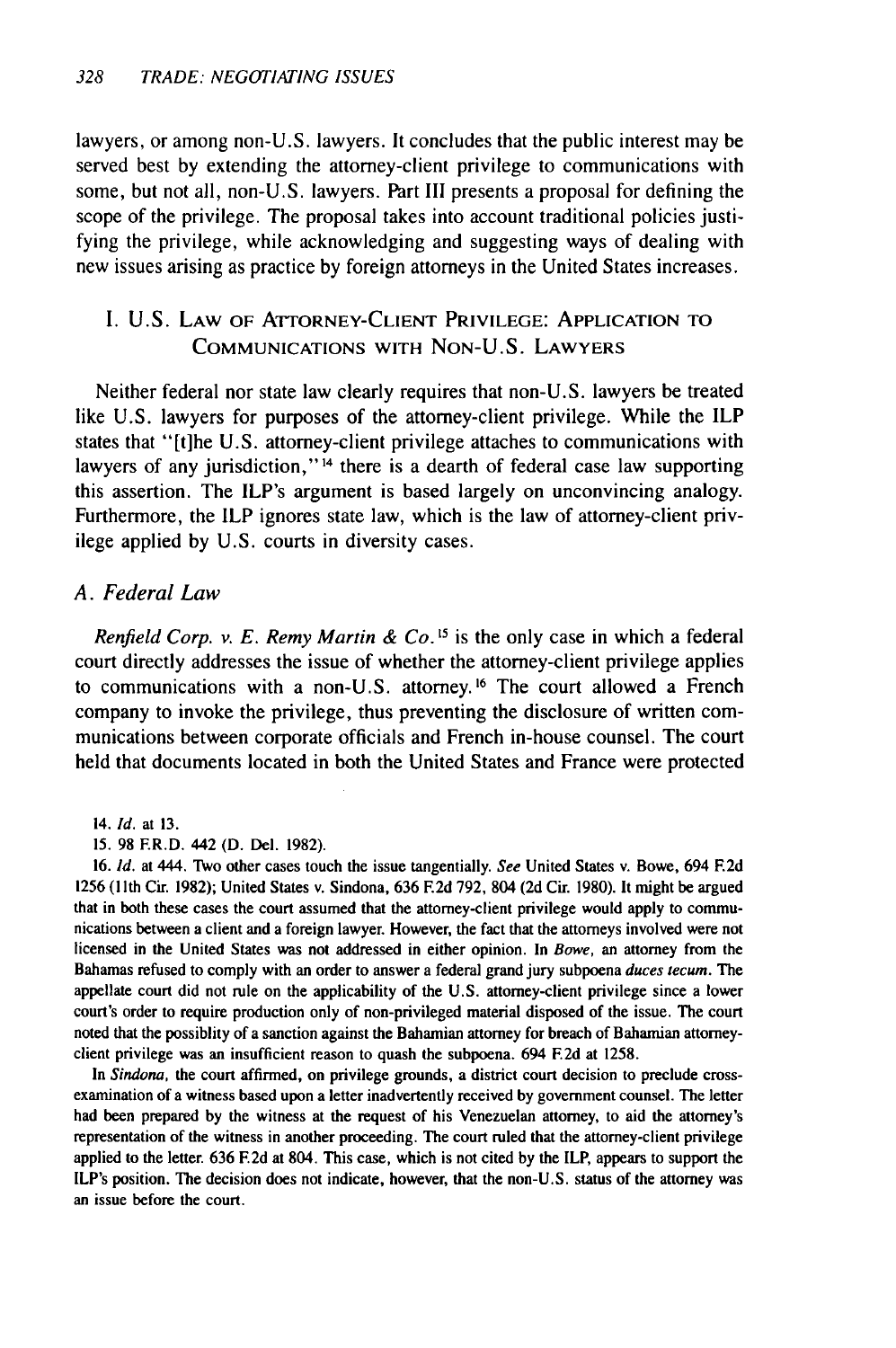from disclosure under the U.S. law of attorney-client privilege. **1 <sup>7</sup>**In determining the applicability of the attorney-client privilege to communications with non-U.S. lawyers, the court specifically addressed the common law requirement that a lawyer must be a member of a bar for the privilege to apply. **1 8**

Starting from the determination that the French legal profession has no organization equivalent to the American bar, the *Renfield* court held that bar membership was a functional rather than a literal requirement. If an attorney is "competent to render legal advice and is permitted by law to do so,"<sup>19</sup> lack of bar membership will not exclude application of the attorney-client privilege. The *Renfield* opinion cited no U.S. case law in support of this functional test.

In its report, the ILP cites a number of cases in support of the proposition that the attorney-client privilege protects communications with non-U.S. attorneys.<sup>20</sup> Most of these cases, however, either involve claims for the protection of communications with non-U.S. patent agents,  $2<sup>1</sup>$  or claims for the protection of communications with U.S. attorneys who have given advice in states in which they are not licensed to practice law. **22**

In the text of its report, the ILP summarizes the cited patent agent cases saying that the courts "refused to order the production of communications with foreign

17. With regard to documents located in France, the court interpreted the Hague Evidence Covention to permit non-disclosure if the documents were covered by a privilege recognized either in France or the United States. Renfield, 98 F. R.D. at 443-44. Assuming that French law would not grant a privilege to refuse disclosure of the documents, the court decided that the U.S. provided such a privilege. *Id.* at 444. The court invoked choice of law principles to determine that the U.S. law of attomey-client privilege should also be applied to the documents located in the United States. *Id.* at 444-45.

18. The requirement that a lawyer be amemberof abarcomes from the oft-cited test presented in United States v. United Shoe Machinery Corp., 89 **F** Supp. 357 (D. Mass. 1950), though this case wasnotcited in the *Renfield* opinion. The court explained in *United Shoe:*

The privilege applies only if (1) the asserted holder of the privilege is or sought to become a client; (2) the person to whom the communication was made (a) *is a member of a bar of a court,* or his subordinate and (b) in connection with this communication is acting as a lawyer; (3) the communication relates to a fact of which the attorney was informed (a) by his client (b) without the presence of strangers (c) for the purpose of securing primarily either (i) an opinion on law or (ii) legal services or (iii) assistance in some legal proceeding, and not **(d)** for the purpose of committing a crime or tort; and (4) the privilege has been (a) claimed and **(b)** not waived **by** the client.

*Id.* at **358-59** (emphasis added).

**19.** Renfield, **98 F. R.D.** at 444.

20. **ABA** Report, supra note **7,** at **13-15.**

21. **Id.** at 14-15 (citing Mendenhall v. Barber-Greene Co., **531 F** Supp. **951,953-54 (N.D. Ill. 1982);** *In* re Ampicillin Antitrust Litig. **81** F. R.D. **377,** 391-94 **(D.D.C. 1978);** Duplan Corp. v. Deering Milliken, lnc'., **397 F** Supp. **1146, 1169-79 (D.S.C.** 1974); Mead Digital Sys., lnc. v. A.B. Dick **&** Co., **89 E** R.D. **318, 320-21 (S.D.** Ohio **1980)).** The report also cites Burlington Indus. v. Exxon Corp., **65 F. R.D. 26, 40 (D. Md.** 1974), as directly contradicting its proposition.

22. **.ABA** Report, supra note **7,** at 13-14 (citing Paper Converting Mach. Co. v. FMC Corp., **215** F. Supp. 249 **(E.D.** Wis. **1963);** Georgia-Pacific Plywood Co. v. United States Plywood Co., **18** F R.D. 463 **(S.D.N.Y. 1956);** Zenith Radio Corp. v. Radio Corp. of Am., 121 **E** Supp. **792,** 794 **(D.** Del. 1954)).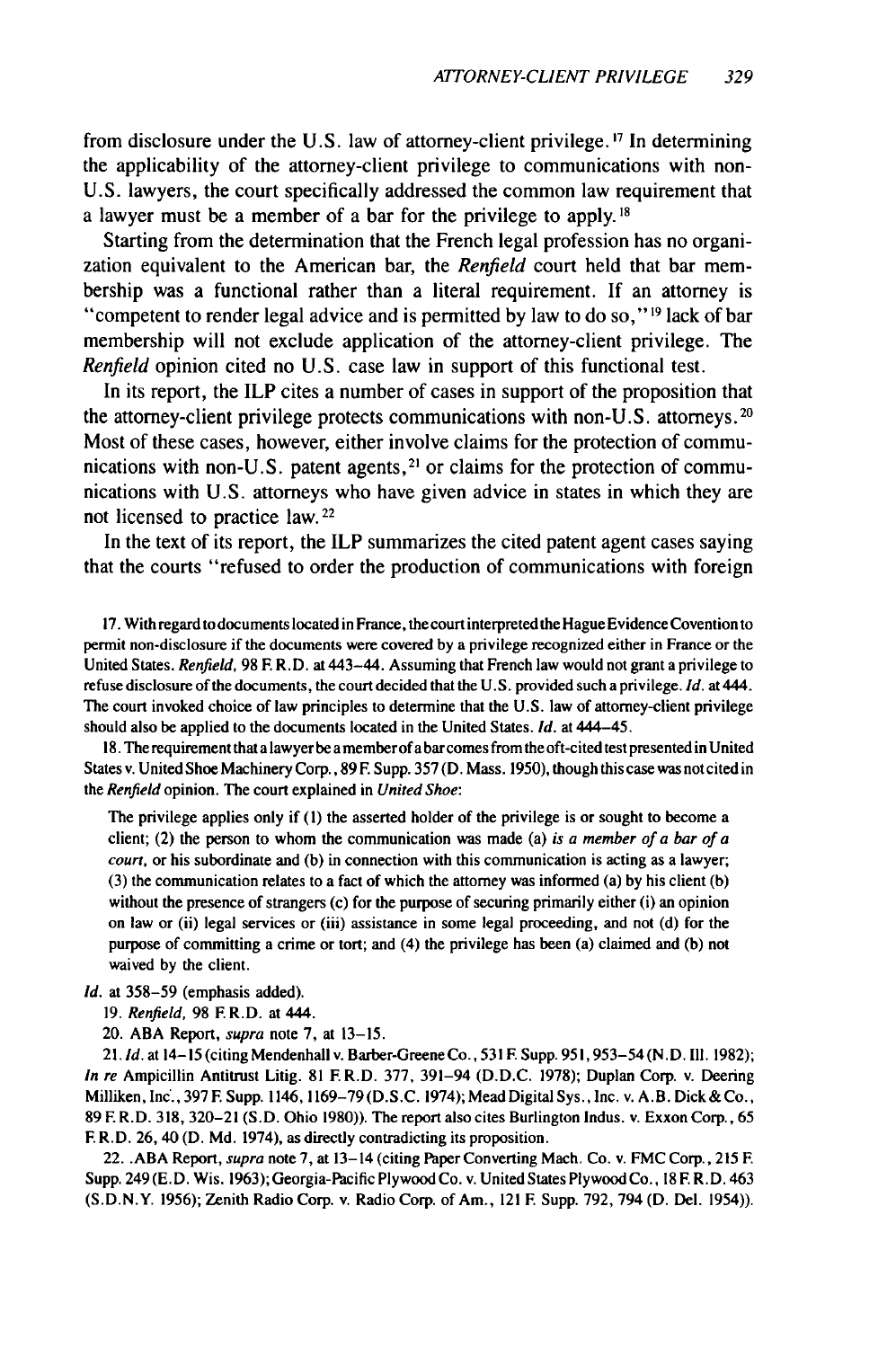patent agents when the law of the foreign country provided a privilege for those communications."<sup>23</sup> The ILP asserts that this treatment supports the equal application of the attorney-client privilege to communications with U.S. and foreign lawyers of any jurisdiction. 24 The analogy does not hold up.

First, it is not clear that the policies supporting protection of attorney-client communications are identical to those supporting protection of patent agentclient communications. The attorney-client privilege "remains an exception to the general duty to disclose. . **.** .It is worth preserving for the sake of a general policy, but it is nonetheless an obstacle to the investigation of truth. It ought to be strictly confined within the narrowest possible limits consistent with the logic of its principle."<sup>25</sup> The protection of communications with patent agents is an extension of the privilege which not all courts choose to undertake. One court has found that while some degree of confidence may be appropriate between a client and his foreign patent agent, accountant, banker, or investment advisor, extending the attorney-client privilege to foreign patent agents would be excessive:

[T]he necessity for "unrestricted and unbounded confidence" between a client and his attorney which justifies the uniquely restrictive attorney-client privilege simply does not exist in the other relationships. Expanding the privilege to treat foreign patent agents as if they are [sic] lawyers improperly expands the privilege beyond its proper bounds. <sup>26</sup>

Even if the need for confidence were the same, the patent agent cases cited in the ILP report would not support the assertion that the U.S. law of attorney-client privilege applies to communications with all foreign attorneys. According to the report, U.S. courts do not order the production of communications with foreign patent agents when those communications are privileged under the law of the foreign country.<sup>27</sup> Even if the cited cases could be so simply characterized,<sup>28</sup> their

23. ABA Report, supra note 7, at 14.

24. Id. at 13-14.

25. 8 J. WIGMORE, EVIDENCE **IN** TRIALS **AT COMMON** LAW § 2292 (McNaughton rev. 1961) (footnote omitted).

26. Status Time Corp. v. Sharp Elecs. Corp., 95 **F** R.D. 27, 33 (S.D.N.Y. 1982).

27. ABA Report, supra note 7, at **15** n.54.

28. The cases cited by the ILP do not turn entirely upon the substantive law of foreign jurisdictions. In Mendenhall v. Barber-Greene Co., 531 F. Supp. 951 (N.D. **111.** 1982), the court presented three theories under which letters from a U.S. client's U.S. attorney to a foreign patent agent would be privileged. First, if the lawyer merely acted as a conduit between the client and the patent agent, and if the foreign country protected client-patent agent communications, the communication would generally be privileged. **If** the lawyer and patent agent acted together as a conduit between the client and the foreign patent office, the communication would not be privileged. Second, if the letter reflected substantive lawyering, and the patent agent acted merely as a functionary, the communications would be protected as between a lawyer and a non-lawyer under attorney supervision. Third, if both lawyer and patent agent participated in substantive lawyering, communications would be protected as between two professionals, or co-counsel. Id. at 954.

The court in In re Ampicillin Antitrust Litig. 81 **F** R.D. 377 (D.D.C. 1978), held that communica-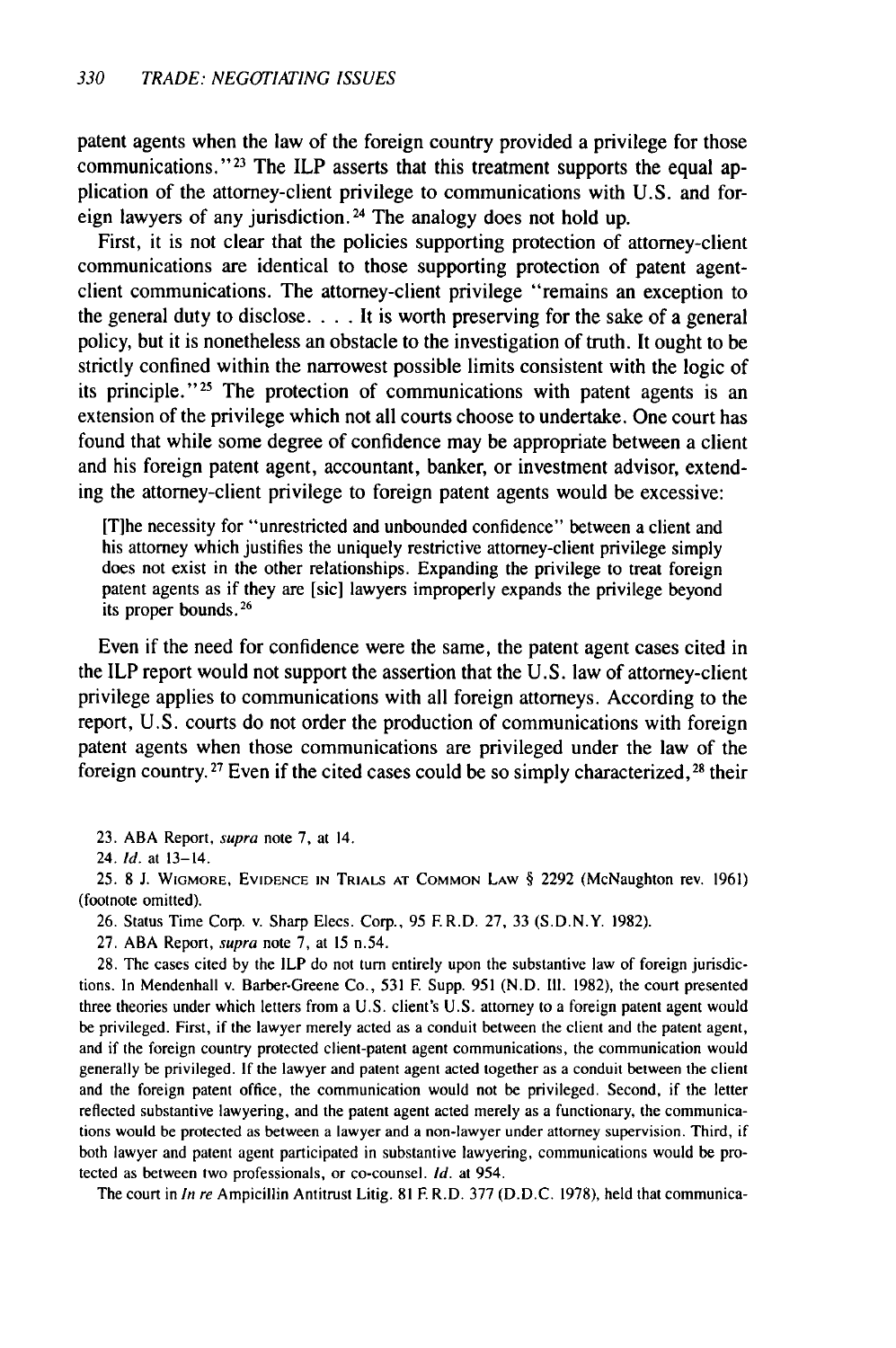application to situations involving foreign attorneys would result not in unequivocal protection of communications with all foreign attorneys, but in discrimination on the basis of the protection afforded attorney-client communications in foreign jurisdictions.

The ILP draws additional support for its position that U.S. courts will apply the attorney-client privilege equally to communications with U.S. and non-U.S. lawyers from cases involving U.S. lawyers who give advice in states other than those in which they are licensed to practice.<sup>29</sup> In *Paper Converting Machine Co. v. FMC Corp.,* 30 the plaintiff sought production of documents containing written communications between officers or employees of the defendant and the defendant's lawyer. The lawyer practiced as a patent counsel in California although he was licensed only in Ohio. The court held that the attorney-client privilege applied. The defendant's lawyer was "entitled to the status of an attorney" for purposes of the privilege, despite the fact that he was not admitted to the bar of the state in which he was employed. **31**

tions relating to patent activities in the U.S. could be protected if the patent agent, U.S. or foreign, was registered with the United States Patent Office. *Id.* at 391. The communications must also "involve a response that requires knowledge, analysis, or application of patent law to particular information." *Id.* at 394. Communications relating to foreign patent activities could be protected if the foreign country granted a similar privilege. **Id.** at 391. The court noted a split in U.S. case law concerning the protection of client-patent agent communications. Id. at 392.

In Duplan Corp. v. Deering Milliken, Inc., **397** F Supp. 1146 (D.S.C. 1924), the court ruled that no communications with patent agents, American or foreign, are protected **by** an attorey-client privilege in the United States. Id. at 1169. Communications between foreign clients and foreign patent agents, relating to foreign patent applications, might be protected out of comity depending upon the law of the foreign country. Any communications relating to assistance in prosecuting patent applications in the United States are not privileged. *id.* at 1170. Foreign patent agent communications which relate to the development of trial preparation materials are not protected **by** attorney-client privilege because "foreign patent agents are not attorneys." **Id.** at 1171.

The court in Mead Digital Sys., Inc. v. A.B. Dick & Co., **89** F.R.D. **318** (S.D. Ohio 1980), determined that communications between U.S. clients and U.S. patent agents are not protected. It noted, however, that communications between U.S. clients and foreign patent agents might be protected if the foreign law affords a privilege which could be observed as a matter of comity. **Id.** at 320.

The ILP cites Burlington Indus. v. Exxon Corp., 65 **F R.D.** 26 **(D.** Md. 1974), as directly contrary to the cases supporting its position. The ILP summarized this case as holding that "communications with no patent agent, U.S. or foreign, is necessarily within the attorney-client privilege." **ABA** Report, supra note 7, at 5. In fact, the court held that the attorney-client privilege is available, under proper conditions, to patent cases. Burlington Indus., 65 F.R.D. at 40.

29. See **ABA** Report, supra note **7,** at 13-14.

30. 215 F Supp. 249 (E.D. Wis. 1963).

31. **Id.** at 251. The court analyzed each communication for which the privilege was claimed under the test of United Shoe, **89 F** Supp. at 357. In addition, to discussing the subject and nature of privileged communications, the United Shoe test states that the communications must be made to a "member of a bar of a court." **Id.** at 251 (emphasis added) (for the full text of the test, see *supra* note 18.) The Paper Converting court, however, did not discuss this part of the test explicitly. See 215 **F** Supp. at 251.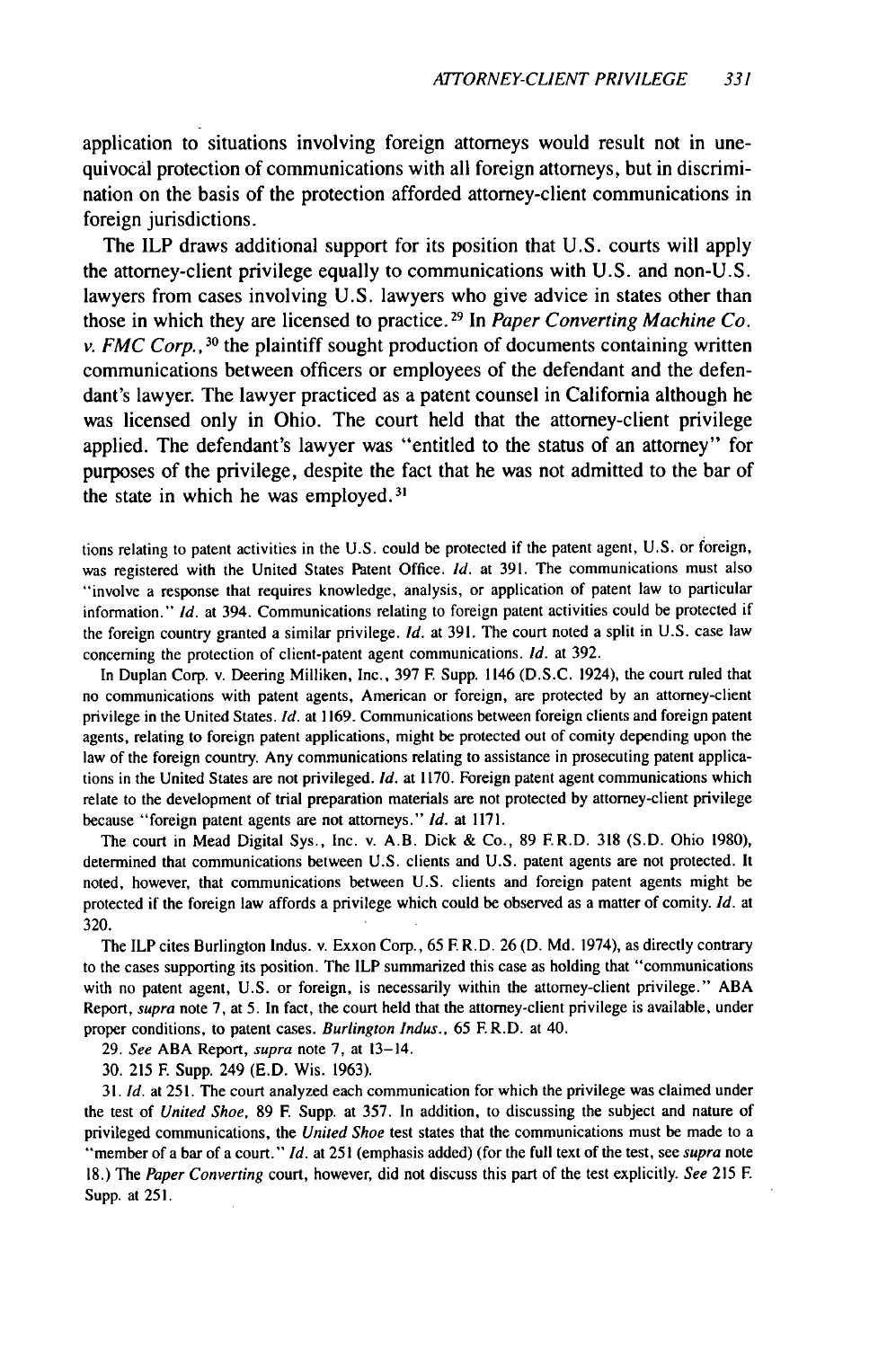In *Georgia-Pacific Plywood Co. v. United States Plywood Corp.,* **<sup>32</sup>**a court considered the issue of whether a lawyer, working as house counsel in a state other than his licensing state, could be considered an attorney for purposes of the attorney-client privilege. It held that communications with an attorney practicing in New York, but only licensed in Pennsylvania and the District of Columbia, were privileged. 33 The court noted that, given the requirement of re-examination for bar membership in most states, a contrary rule would deprive multi-state corporations "of the security of the attorney-client privilege unless counsel devotes himself almost entirely to studying for bar examinations."<sup>34</sup>

The language of both of these cases appears broad enough to extend the privilege to communications between **U.S.** clients and foreign attorneys. The ILP, in fact, states that it has **"no** reason to believe a court or an antitrust enforcement agency will apply a different rule to communications with a lawyer qualified in a foreign country but not admitted to the bar of the state in the **U.S." <sup>35</sup>**The holdings of the cases, however, are too narrow to easily support an analogy to cases involving foreign lawyers. In both cases, the court merely granted a **U.S.** attorney licensed **by** the bar association of one state the protection of the privilege in another state. It is not clear that the policies that support the protection of communications with **U.S.** attorneys practicing out of their licensing states equally support the protection of communications with foreign attorneys in the United States.

Some of the communications at issue in the United Shoe case were made to members of the defendant's patent department who were not members of the bar of the state in which they worked, but were admitted to other state bars. The court considered this an indication that these individuals were not acting as attorneys for the defendant and thus did not protect defendant's communications with them. It did not rule out the possibility of applying the privilege to lawyers from other states: "The situation would be different with regard to a visiting attorney from another state, for whom the privilege might well be invoked." United Shoe, **89 E** Supp. at **360.**

**<sup>32. 18</sup> F.R.D.** 463 **(S.D.N.Y. 1956).**

**<sup>33.</sup> Id.** at 466.

<sup>34.</sup> **Id.** The court also noted that the decision in Zenith Radio Corp. v. Radio Corp. of America did not require an attorney to be a member of the bar in which he is practicing in order for the attorneyclient privilege to apply. The Zenith decision stated:

Bar membership should properly be of the court for the area wherein the services are rendered, but this is not a sine qua non, e.g., visiting counsel, long distance services **by** correspondence, pro hac vice services, "house counsel" who practice law only for the corporate client and its affiliates and are not for the public generally, for which local authorities do not insist on admission to the local bar.

**<sup>121</sup>** F Supp. **792,** 794 (D.Del. 1954). The ILP also cites Zenith. **ABA** Report, supra note **7,** at **14. 35. ABA** Report, supra note **7,** at **14** (footnote omitted).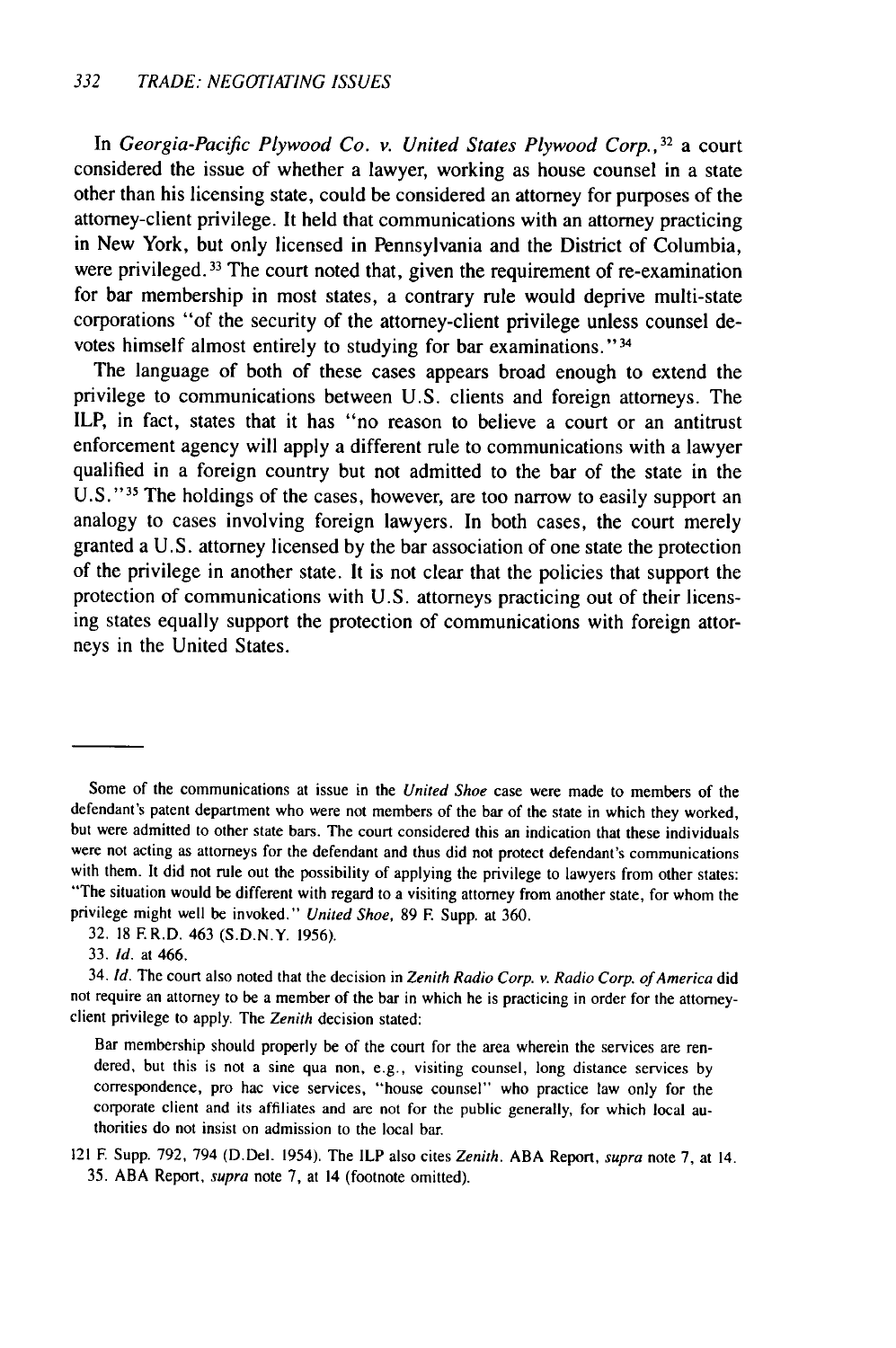If they are not recognized as attorneys for the purpose of the attorney-client privilege, non-U.S. in-house counsel of multinational corporations may face practical problems as difficult as those identified by the the *Georgia-Pacific Plywood* court. However, foreign attorneys may or may not come from jurisdictions with privileges similar to the U.S. attorney-client privilege, and they may or may not be subject to professional discipline. Thus, while members of a state bar association practicing in another state can be relied on to hold privileged communications in confidence, there is no guarantee of how foreign lawyers will treat private communications with their U.S. clients.

The ILP draws additional support for its position from Proposed Federal Rule of Evidence 503, which provides that for purposes of the privilege, "[a] 'lawyer' is a person authorized, or reasonably believed by the client to be authorized, to practice in any state or nation." 36 Literal application of this rule would extend the privilege to communications with all foreign lawyers. The rule is not law, however. By refusing to adopt this proposed rule and others, Congress "manifested an affirmative intention not to freeze the law of privilege."<sup>37</sup> Existing Federal Rule of Evidence 501 provides that "the privilege of a witness, [or] person... shall be governed by the principles of the common law as they may be interpreted by the courts of the United States in the light of reason and experience."<sup>38</sup> Rule 501 is "intended to provide courts with the flexibility to develop rules of privilege on a case by case basis."<sup>39</sup> Thus, under existing law, federal courts may choose whether to treat all non-U.S. lawyers like U.S. lawyers, or to limit application of the privilege to reflect various policy considerations.

In sum, federal law does not firmly establish that the attorney-client privilege must be applied equally to communications with lawyers of all jurisdictions, U.S. and foreign. Under the Federal Rules of Evidence, Congress leaves the decision to the courts. Analogies to cases involving non-U.S. patent agents or out-of-state U.S. lawyers are tenuous at best. If U.S. courts determine for policy reasons that the law of attorney-client privilege should discriminate between U.S. and non-U.S. attorneys, or among non-U.S. attorneys, the Federal Rules of Evidence and current federal case precedent will not hinder them from giving effect to those policies.

36. PROPOSED **FED.** R. **EviD.** 503(a)(2); see also ABA Report, supra note **7,** at 13.

37. Trammell v. United States, 445 U.S. 40 (1980). In this case, the Court considered whether an accused could exclude the voluntary testimony of his wife by invoking the privilege against adverse spousal testimony. *Id.* at 41-42. The court modified the existing rule to give the witness-spouse alone the privilege to refuse to testify. *Id.* at 53. The Court explained that it had authority to modify the existing rule because Congress, by rejecting nine specific privilege rules and enacting Rule 501, manifested an intention not to freeze the law of privilege. *Id.* at 47.

38. **FED.** R. EviD. 501.

39. 120 CONG. REC. 40,891 (1974) (statement of Rep. Hungate).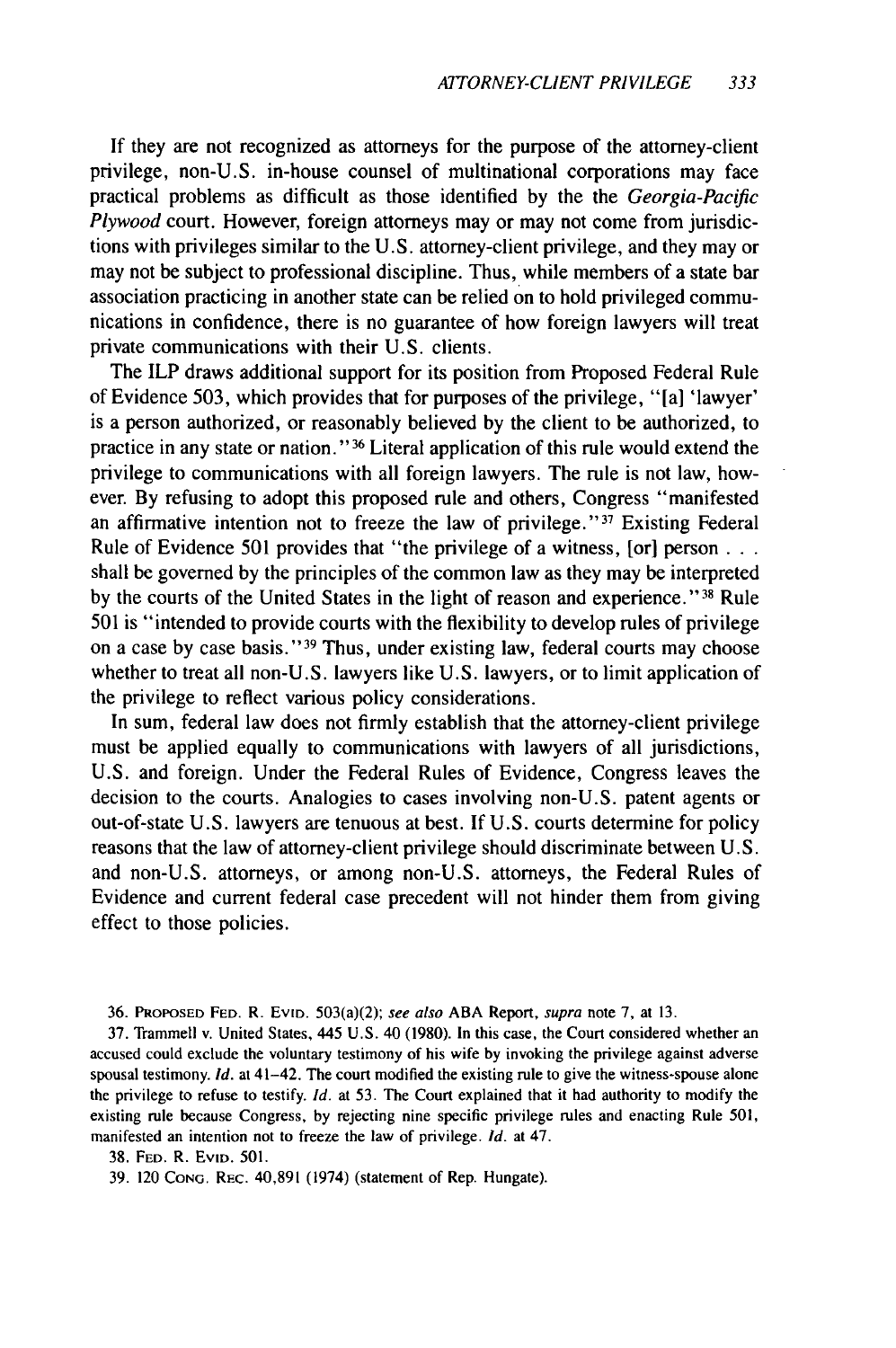#### B. State Law

Each state formulates its own law of attorney-client privilege. 40 These laws vary in the protection they afford to communications with non-U.S. lawyers. Some state statutes, paralleling Proposed Federal Rule of Evidence 503, apply the privilege to communications with attorneys authorized to practice in any state or nation.41 Other states have different policies. In Ohio, the availability of the privilege is determined by a rule paralleling existing Federal Rule 501. The privilege is governed "by principles of common law as interpreted by the courts of [Ohio] in light of reason and experience." <sup>42</sup>

In Kansas and New Jersey, the privilege is limited to communications with lawyers "authorized, or reasonably believed by the client to be authorized, to practice law in any state or nation the law of which recognizes a privilege against disclosure of confidential communications between client and lawyer."<sup>43</sup> Under the literal language of the Kansas and New Jersey rules, a court would discriminate among non-U.S. lawyers, selectively protecting communications with lawyers from countries whose substantive law allowed for the protection of attorneyclient communications. Whether such a court would be satisfied with any type of attorney-client privilege in the substantive law of the foreign jurisdiction, or would require a privilege similar in scope to one recognized in U.S. state or federal law, 44 is an open question.

#### II. POLICY **CONSIDERATIONS: A JUSTIFICATION FOR DISCRIMINATION?**

The AM *&* S decision provides a fresh perspective from which to examine the place of foreign lawyers in a domestic system of attorney-client privilege. An examination of the policies underlying the Community's principle of confidentiality and the limitations placed on that principle is useful in a discussion of potential developments in the U.S. law of attorney-client privilege as applied to foreign lawyers.

40. See **81** AM. **JUR. 2D** Witnesses *§* 172 (1976). The ILP's report does not discuss state law regarding the availability of the attorney-client privilege to the clients of non-U.S. lawyers. However, state law on the issue must be examined when analyzing of the ILP's argument that U.S. courts will apply the attorney-client privilege to communications with non-U.S. lawyers, not only because state law will apply to cases brought in state courts, but also because it provides the rule of decision on the issue of privilege in suits brought under the federal courts' diversity jurisdiction. See **FED.** R. EVID. 501; Eureka Inv. Corp v. Chicago Title Ins. Co., 743 **F.2d** 932, 936 n.3 (D.C. Cir. 1984).

41. See, e.g., **FLA. STAT.** § 90.502 (1979); NEB. REV. **STAT.** § 27-503 (1979); NEV. REV. **STAT.** § 49.065 (1979); PROPOSED **FED.** R. EvID. 503. Similar language is used in **UNiF.** R. EVID. 502, 13 **U.L.A.** 249-51 (1974).

42. Omo R. **EvID.** 501, OHno REV. CODE **ANN.** Ev. R. 501 (Page 1981).

43. **KAN. STAT. ANN.** § 60-426(c)(3) (1983); N.J. **STAT. ANN.** § 2A: 84A-20 (West 1976).

44. For one formulation of the scope of the U.S. privilege, see **UNIF.** R. **EVID.** 502, 13 U.L.A. 249-51 (1974).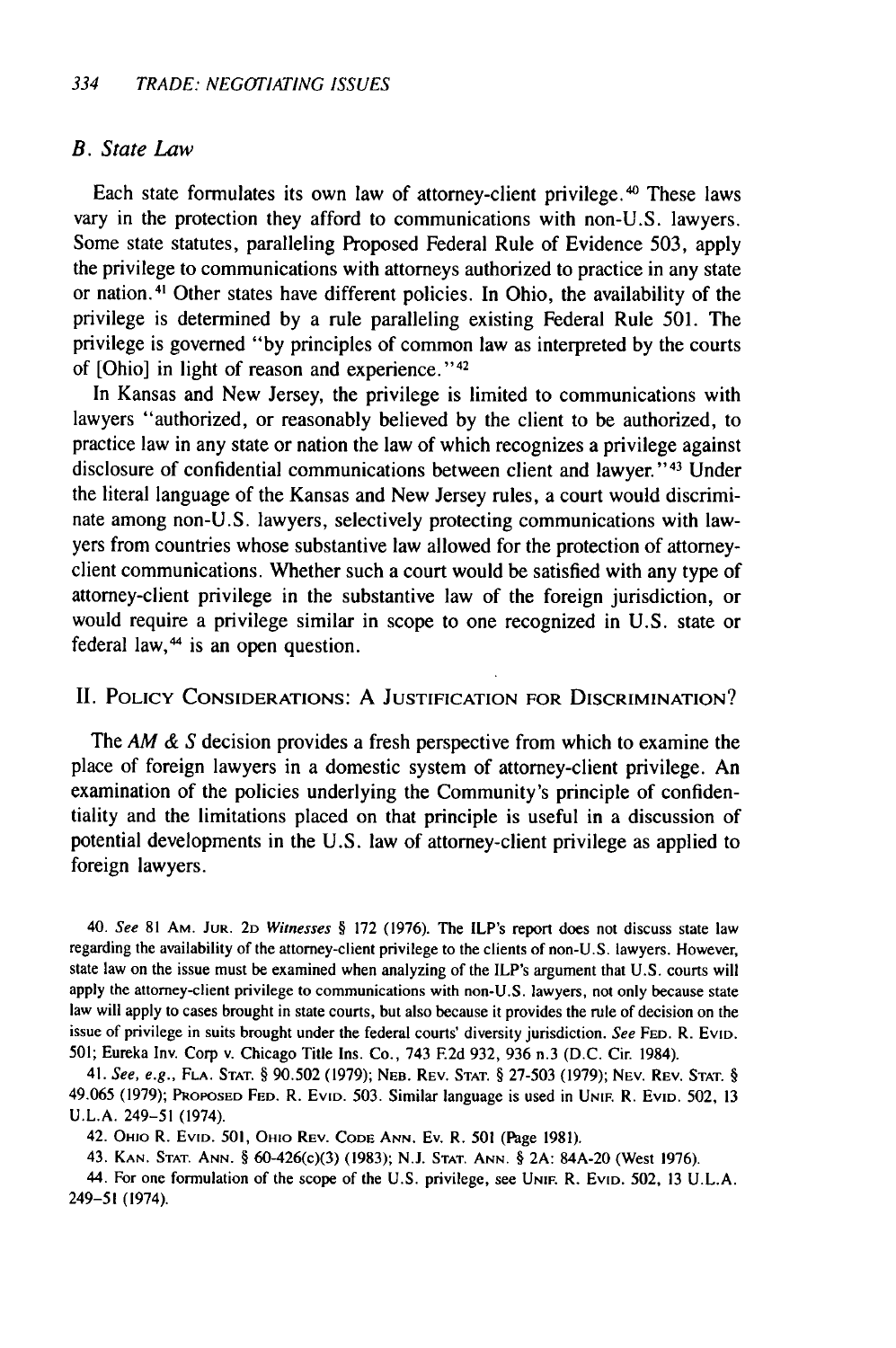In enunciating the principle of confidentiality, the ECJ looked to policy considerations common to the laws of the member states of the EC.<sup>45</sup> The Court found that "confidentiality serves the [requirement].. .that any person must be able, without constraint, to consult a lawyer whose profession entails the giving of independent legal advice to all those in need of it." 46 The opinion limits the principle by at least three conditions, however.<sup>47</sup> First, to be protected, communications between the lawyer and client must be "made for the purpose and in the interests of the client's rights of defence." 48 Second, such communications must "emanate from independent lawyers, that is to say, lawyers who are not bound to the client by a relationship of employment." 49 Third, the court implied that only communications involving lawyers licensed to practice in Member States are  $covered<sub>1</sub>$ <sup>50</sup>

When the ECJ emphasized that a client "must be able, without constraint, to consult a lawyer,"<sup>51</sup> it suggested a policy concern which has long been central to the U.S. law of attorney-client privilege. The purpose of the U.S. privilege is "to encourage full and frank communication between attorneys and their clients and thereby promote broader public interests in the observance of law and administration of justice."<sup>52</sup> Indeed, "[t]o induce *clients* to make such communications, the privilege... is said by courts and commentators to be a necessity." 53 Promoting the interests of the client depends upon sound advocacy, and advocacy "depends upon the lawyer's [sic] being fully informed by the client."<sup>54</sup>

At no time is the privilege of more importance to clients than when they face prosecution, civil suit, or investigation by a party adverse to their interests. The core of the U.S. attorney-client privilege is the protection of communications made "in contemplation of defense of a pending or imminently threatened prosecution."<sup>55</sup> In such a threatening situation, clients can only be expected to

45. See AM & **S,** 1982 E. Comm. Ct. J. Rep. at 1610, 34 Common Mkt. L.R. at 322.

46. Id. at 1610, 34 Common Mkt. L.R. at 323.

47. Some writers have suggested other possible limitations to the EC principle of confidentiality. See, e.g., Millett, Legal Confidentiality and the European Commission, 126 Souc. **J.** 532, 533 (1982) (a client's written summary of advice given orally by a lawyer might not be a protected communication); Usher, Legal Professional Privilege and Confidentiality in EEC Competition Proceedings; the Judgment of the European Court, 1982 J. Bus. L. 398, 400 (communications from a lawyer qualified in one Member State, and practicing in another Member State, not under the terms of the services Directive but by pursuing activities to which access is not restricted, might not be protected by the principle).

48. AM & **S,** 1982 E. Comm. Ct. **J.** Rep. at 1611, 34 Common Mkt. L.R. at 323.

49. Id.

50. See id: at 1612, 34 Common Mkt. L.R. at 324.

51. Id. at 1610, 34 Common Mkt. L.R. at 323.

52. Upjohn Co. v. United States, 449 U.S. 383, 389 (1981).

53. United Shoe, 89 **E** Supp. at 358 (emphasis in original).

54. Upjohn, 449 U.S. at 389.

55. Hazard, An Historical Perspective on the Attorney-Client Privilege, 66 **CALF.** L. REV. 1061, 1062 (1978) (footnotes omitted).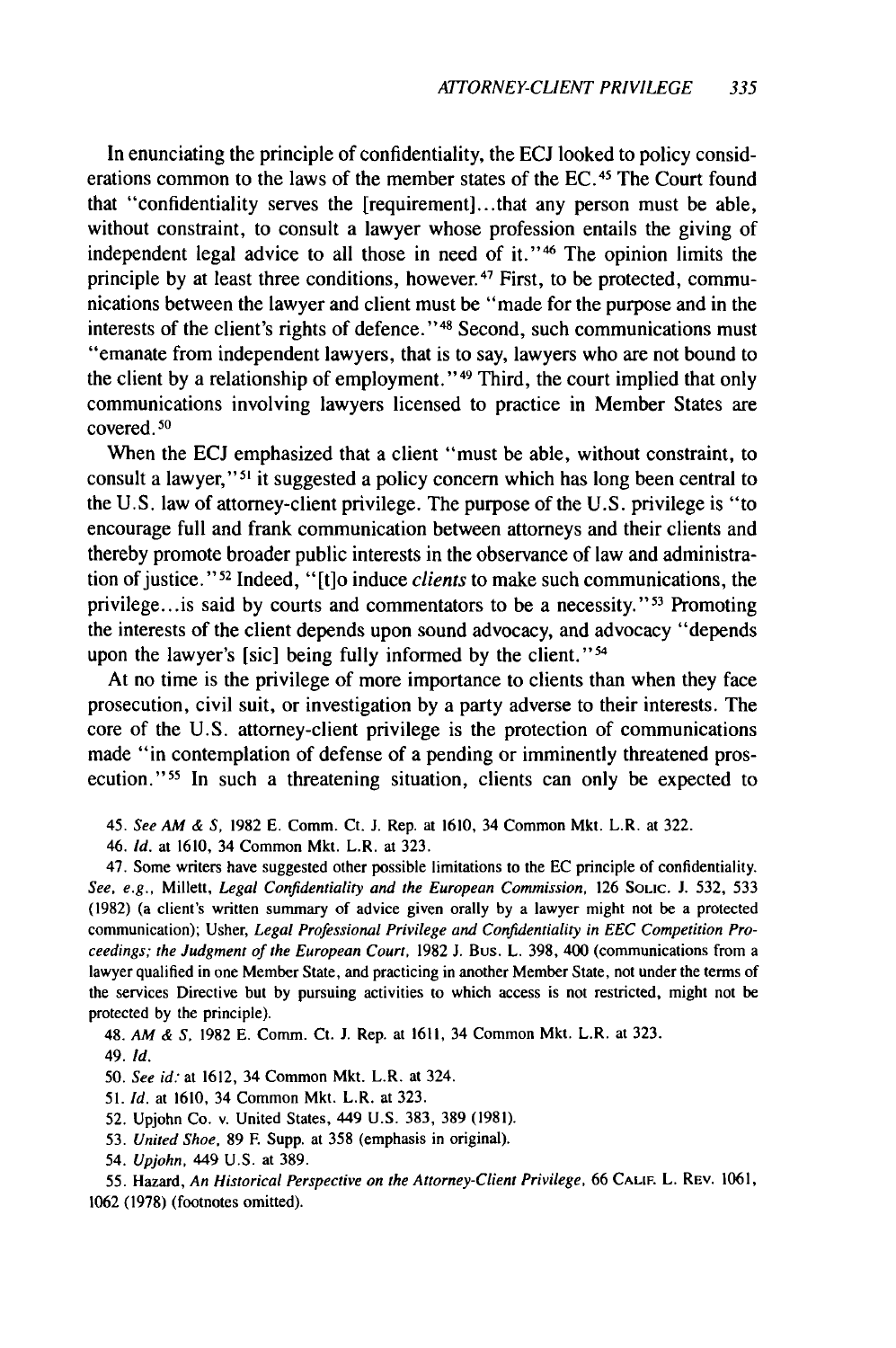provide information to their attorneys when they are "free from the consequences or apprehension of disclosure." <sup>56</sup> The  $AM \& S$  decision may have recognized this need when it limited the principle of confidentiality to communications made in "the interests of the client's rights of defence."<sup>57</sup>

The ECJ's exclusion of communications with non-EC attorneys from the scope of the principle of confidentiality<sup>58</sup> may indicate a desire to avoid encouraging EC clients to confide in foreign lawyers who may disclose confidential information. The Commission's willingness to begin negotiations that would apply the principie's protection to "independent" non-EC lawyers from countries in which the legal order provides for legal privilege,<sup>59</sup> may evidence a desire to extend the principle of confidentiality only to lawyers who are bound by law to respect client confidences. Such a limited extension would help to free EC clients of the apprehension and consequences of the disclosure of confidential communications before a foreign court.

U.S. law should reflect a similar policy. A law of attorney-client privilege that assumed all non-U.S. attorneys to be equally likely to protect client confidences would encourage U.S. clients to confide indiscriminately in any non-U.S. attorney. A client might confide in a non-U.S. lawyer only to find that private information could become public record before a foreign tribunal that does not recognize the confidentiality of lawyer-client communications. Particular clients might be hesitant to confide in a lawyer again, and clients in general might become less willing to confide in attorneys.<sup>60</sup> Thus, the purpose of the privilege would be undermined.

If the privilege of confidentiality "springs essentially from the basic need of man in a civilized society to be able to turn to his lawyer for advice and help,"<sup>61</sup> it is necessary that a client feel certain that his lawyer will not divulge a confidential communication. In the United States, this certainty is enhanced not only by an evidentiary privilege, but also by the professional obligation of lawyers to maintain client confidences. State bar associations discipline lawyers for infractions of state codes defining this obligation. <sup>62</sup>

The possibility of professional discipline, which comes with admittance to a state bar association, may be a major reason for the common law requirement that

- 56. *Upjohn,* 449 U.S. at **389** (quoting Hunt v. Blackburn, **128** U.S. 464, 470 **(1888)).**
- 57. *AM &* **S,** 1982 E. Comm. Ct. J. Rep. at 1611, 34 Common Mkt. L.R. at 323.
- 58. See supra notes 6-7 and accompanying text.
- 59. See Confidentiality of Legal Documents, supra note **11,** at 43.

60. This argument is based upon the assumption that the grant or denial of protection to communications with foreign lawyers will affect client behavior. The assumption is, admittedly, speculative. See infra note 74.

61. AM & **S,** 1982 E. Comm. Ct. **J.** Rep. at 1654, 34 Common Mkt. L.R. at 308 (Slynn, Advoc. Gen., second opinion).

62. For a recent compilation of state ethical codes, see **NAT'L CENTER** FOR **PROFESSIONAL** RESPONSIBILITY, AM. BAR Ass'N, **CODE** OF **PROFESSIONAL** RESPONSIBILITY BY **STATE** (1980).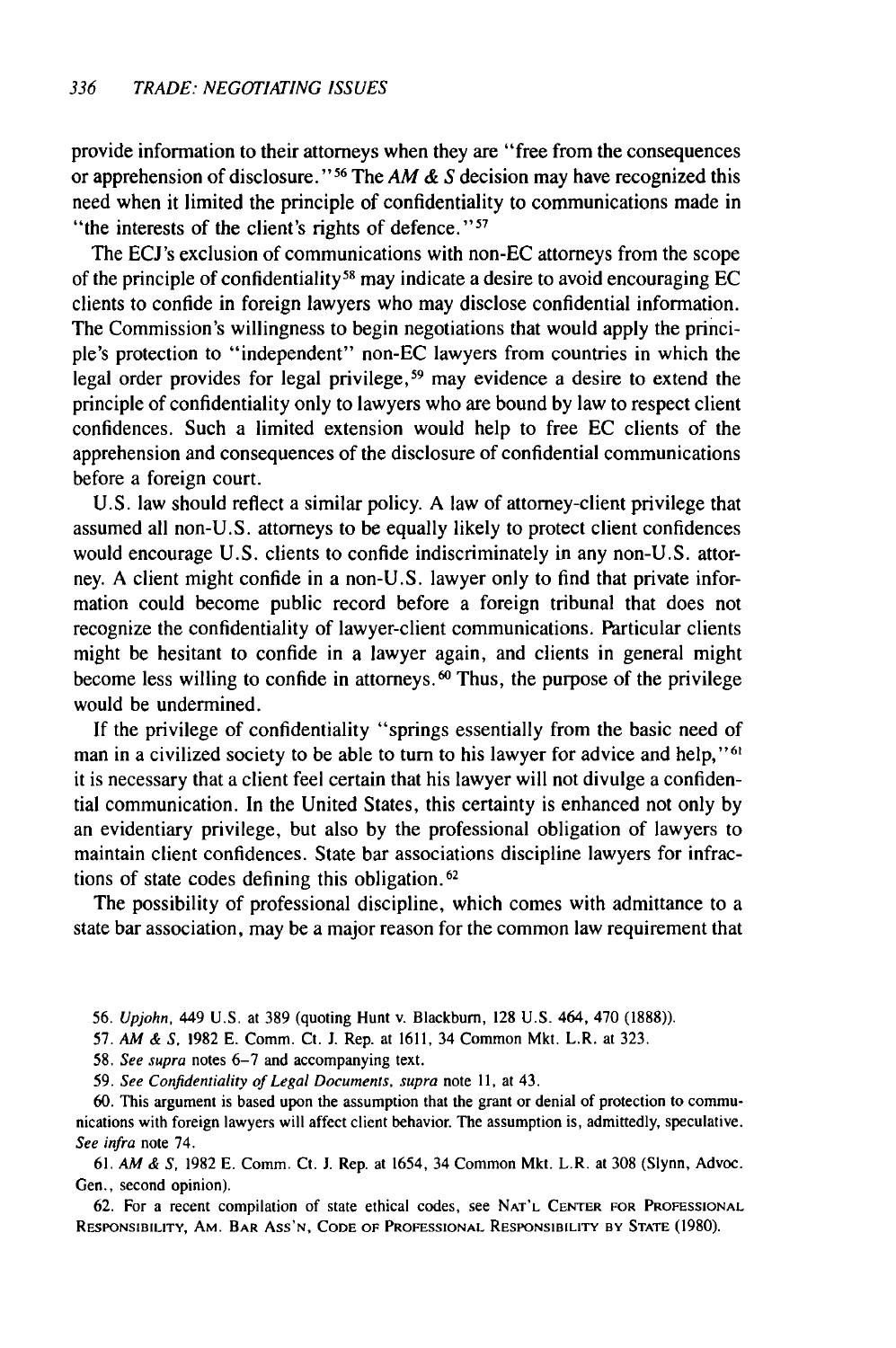a lawyer be a member of a bar in order to qualify as an attorney for purposes of the attorney-client privilege. 63 The Model Code of Professional Responsibility, on which most state ethics codes are modeled,<sup>64</sup> provides that a lawyer "shall not knowingly . . . [r]eveal a confidence or secret of his client."<sup>65</sup> A lawyer must not reveal (1) "information protected by the attorney-client privilege under applicable law;" or (2) "other information gained in the professional relationship that the client has requested be held inviolate or the disclosure of which would be **...** likely to be detrimental to the client."<sup>66</sup>

Non-U.S. lawyers may not be subject to analogous disciplinary systems. Applying the attorney-client privilege equally to communications with attorneys of all foreign jurisdictions may result in harm to U.S. clients whose confidences are violated by attorneys not required, under their home jurisdictions' ethics codes, to keep confidences. Again, the willingness of clients to confide in attorneys, the end that the attorney-client privilege is intended to encourage, would be undermined.

In delineating the Community's principle of confidentiality, the ECJ held that advice that may be protected must emanate from "independent" lawyers-"lawyers who are not bound to the client by a relationship of employment."<sup>67</sup> The limitation is based "on a conception of the lawyer's role as collaborating in the administration of justice by the courts and as being required to provide, in full independence  $\ldots$  such legal assistance as the client needs." <sup>68</sup> This language suggests two policy concerns. First, lawyers to whom the privilege is extended ought to be required to serve the interests of the justice system as well as those of their clients. Second, that those lawyers should be required to exercise independent judgment.

Similar policies are reflected in the Model Code of Professional Responsibility. According to the Model Code, U.S. lawyers must exercise independent judgment. Each lawyer is required to "preserve a sufficient detachment from his client's interests so that he remains capable of a sound and objective appraisal of the propriety of what his client proposes to do."<sup>69</sup> Lawyers must not "[e]ngage in

63. *See supra* notes 18 & 31.

64. The ABA adopted the Model Code of Professional Responsibility in 1969. Within three years, it had been adopted in 40 states. Am. BAR FOUND., ANNOTED CODE OF PROFESSIONAL RESPONSI-**BILITY,** at ix n.2. For comparisons of state codes of professional responsibility with the Model Code **of** Professional Responsibility, **see NAT'L** CENTER FOR **PROFESSIONAL** RESPONSIBILITY, *supra* note 62.

65. MODEL **CODE** OF **PROFESSIONAL** RESPONSIBILITY DR 4-101(B)(1) (1980).

66. *Id.* at DR 4-101(A).

67. *AM &* **S,** 1982 E. Comm. Ct. J. Rep. at **1611,** 34 Common Mkt. L.R. at 323.

68. *Id.* at **1611-12,** 34 Common Mkt. L.R. at 324. The Court continued: "The counterpart of that protection lies in the rules of professional ethics and discipline which are laid down and enforced in the general interest **by** institutions endowed with the requisite powers for that purpose." *Id.* at 1612, 34 Common Mkt. L.R. at 324.

69. Fuller & Randall, *Professional Responsibility: Report* of the Joint Conference, 44 A.B.A. J. 1159, 1161 (1958).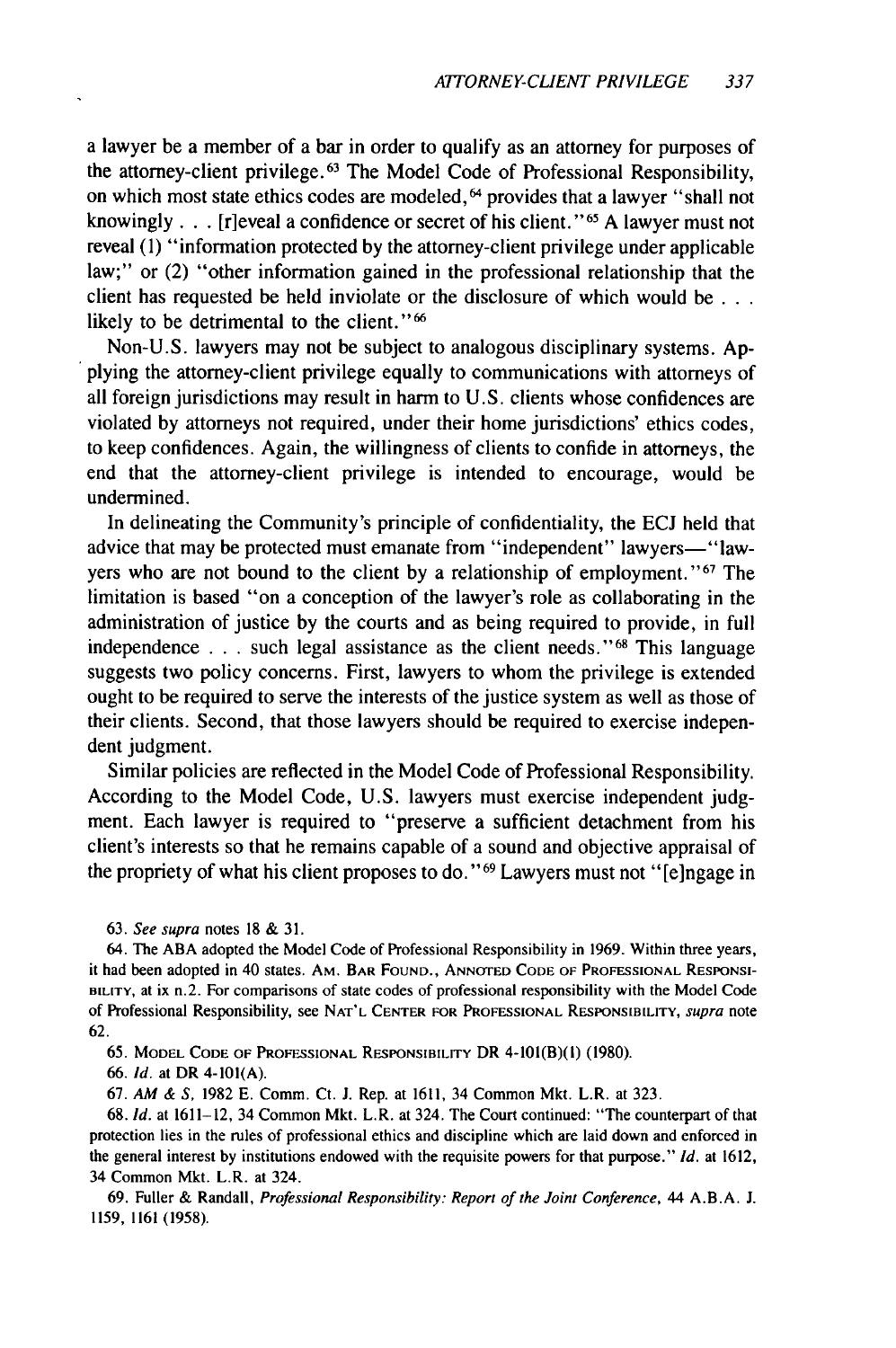conduct involving dishonesty, fraud, deceit, or misrepresentation."<sup>70</sup> A lawyer must withdraw from the employment of a client when he "knows or it is obvious that his client is bringing the legal action **. . .** merely for the purpose of harassing or maliciously injuring any person."'"

In general, U.S. lawyers must refrain from engaging "in conduct that is prejudicial to the administration of justice."<sup>72</sup> According to the Code, "[a] lawyer should never encourage or aid his client to commit criminal acts or counsel his client on how to violate the law and avoid punishment therefor." <sup>73</sup> Applying the U.S. attorney-client privilege to communications with non-U.S. attorneys not subject to analogous ethical restrictions may encourage client to consult with lawyers who will not remain sufficiently independent to exercise detached judgment. It may encourage reliance on the counsel of lawyers not legally bound to serve the interests of the U.S. justice system.

#### III. **WEIGHING** THE **POLICIES:** A PROPOSAL

Application of the attorney-client privilege to communications with lawyers of all jurisdictions would assure clients that their confidences, whether shared with U.S. or foreign attorneys, would be protected in U.S. courts. Furthermore, it might encourage the EC to extend the principle of confidentiality to communications with U.S. lawyers. However, the costs of such a policy would likely outweigh the benefits.

Nondiscriminatory application of the privilege to communications with all foreign attorneys would encourage the false assumption that all lawyers may be similarly entrusted with confidential information. Since some non-U.S. lawyers come from jurisdictions with different attitudes toward attorney-client confidentiality than those embodied in the U.S. system, some clients would inevitably suffer from the disclosure of private information by non-U.S. attorneys to adverse parties or foreign courts. This result might undermine confidence in attorneys generally, the opposite result from what we hope to obtain from an extension of the attorney-client privilege. In addition, the U.S. justice system might suffer from the effects of reliance on foreign attorneys who are not sworn to uphold the interests of that system.

73. Id. at EC **7-5** (footnote omitted). These disciplinary and ethical rules have been "adopted as binding obligations in some form in all the states and the District of Columbia" and are enforced by penalties prescribed by individual jurisdictions. ABA Report, *supra* note 7, at 15. The obligations "apply whether U.S. lawyers are practicing within their licensing jurisdictions or some other jurisdiction **....** *"* **Id.** at 16.

**<sup>70.</sup>** MODEL **CODE OF** PROFESSIONAL RESPONSIBILITY DR 1-102(A)(4) (1980).

<sup>71.</sup> Id. at DR 2-110(B)(I).

<sup>72.</sup> *Id.* at DR 1-102(A)(5).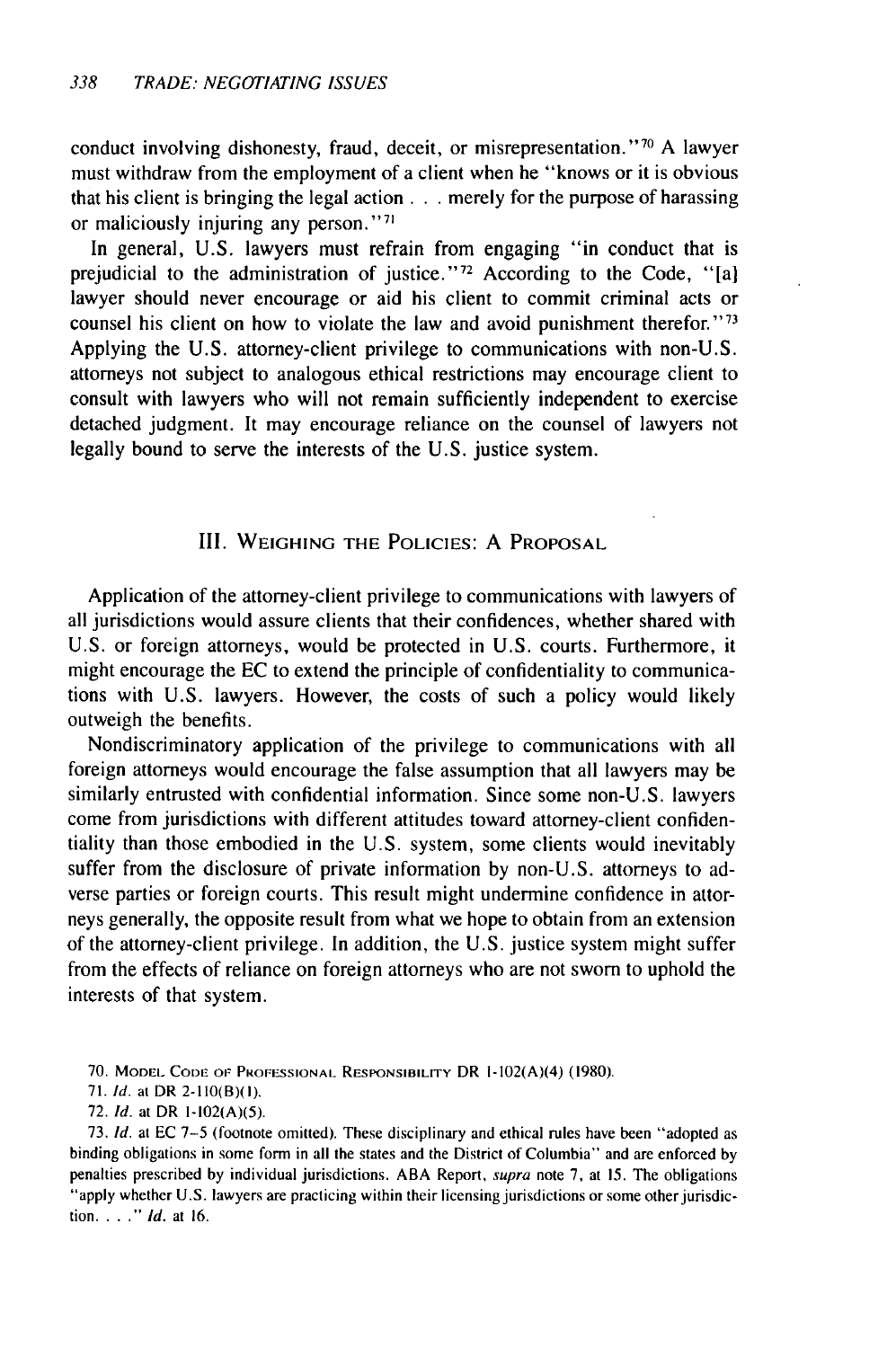This note recommends that the protection of the U.S. attorney-client privilege be limited to only to communications with those non-U.S. lawyers who:

- (1) are subject to a system of professional discipline that (a) requires the protection of confidential communications with a client; and (b) requires attorneys to serve the interests of the justice system in addition to those of their clients; and
- (2) are licensed to practice in any state or nation the law of which recognizes a form of attorney-client privilege.<sup>74</sup>

This limitation of the privilege might be incorporated into federal law in a number of ways. It might be enacted through a new Federal Rule of Evidence that defines lawyer in the above manner for purposes of the attorney-client privilege. Or the limitation might be realized in a gradual manner through court recognition of some or all of the requirements of a *Renfield-type* functional analysis.75 The proposal might also be included in the implementing legislation of a national bar for foreign lawyers, should one ever be established. Finally, the limitation could be tested on a small scale through application of the proposal to lawyers registered to practice before the U.S. Patent Office,  $\frac{76}{6}$  or to lawyers and clients involved in federal anti-trust investigations.<sup>77</sup>

74. Under this proposal, clients are only required to have a reasonable belief that an attorney meets these criteria for the privilege to apply. At first glance, this seems to put a heavy burden of knowlege on the client. Yet most clients who consult with non-U.S. attorneys are likely to be "sophisticated" individuals engaged in international business transactions who will usually be better informed about the current state of privilege law than the average U.S. client.

This note has argued that limiting the privilege to communications with foreign lawyers likely to keep confidences will encourage client confidence in lawyers and the legal system by minimizing the number of incidents of lawyers revealing secrets. Yet, clients relying on foreign lawyers who do not meet the proposed criteria may see their private communications turned over to a U.S. court. They may experience a loss of confidence in lawyers in general based on this experience. Without objective information as to how clients react to the disclosure of their private communications with attorneys or to changes in privilege law, it is difficult to say with certainty whether this note's proposal will have a positive net effect.

75. See text accompanying notes 15-19 supra.

76. This might be accomplished through judicial interpretation of 37 C.FR. § 1.341(c), (e) and 37 C.FR. § 1.344. Under 37 C.FR. § 1.341(c), U.S. and foreign attorneys and patent agents may register with the U.S. patent office to practice before the patent and trademark office. Registered foreign attorneys must come from countries whose patent offices provide "substantially reciprocal privileges to those admitted to practice before the United States Patent and Trademark Office." 37 C.FR. § 1.341(e) (1984). Before any attorney's name will be registered, he or she "must conform to the standards of ethical and professional conduct set forth in the Code of Professional Responsibility of the American Bar Association as amended February 24, 1970." 37 C.F.R. § 1.344 (1984).

These sections could be amended to explicitely extend the scope of the U.S. attorney-client privilege to include registered foreign attorneys. They already partially embody the proposal requirements concerning professional responsibility and reciprocal privilege.

77. This might be accomplished through an amendment to 15 U.S.C.A. § 1312(c)(1) or 15 U.S.C.A. § 49 (1976).